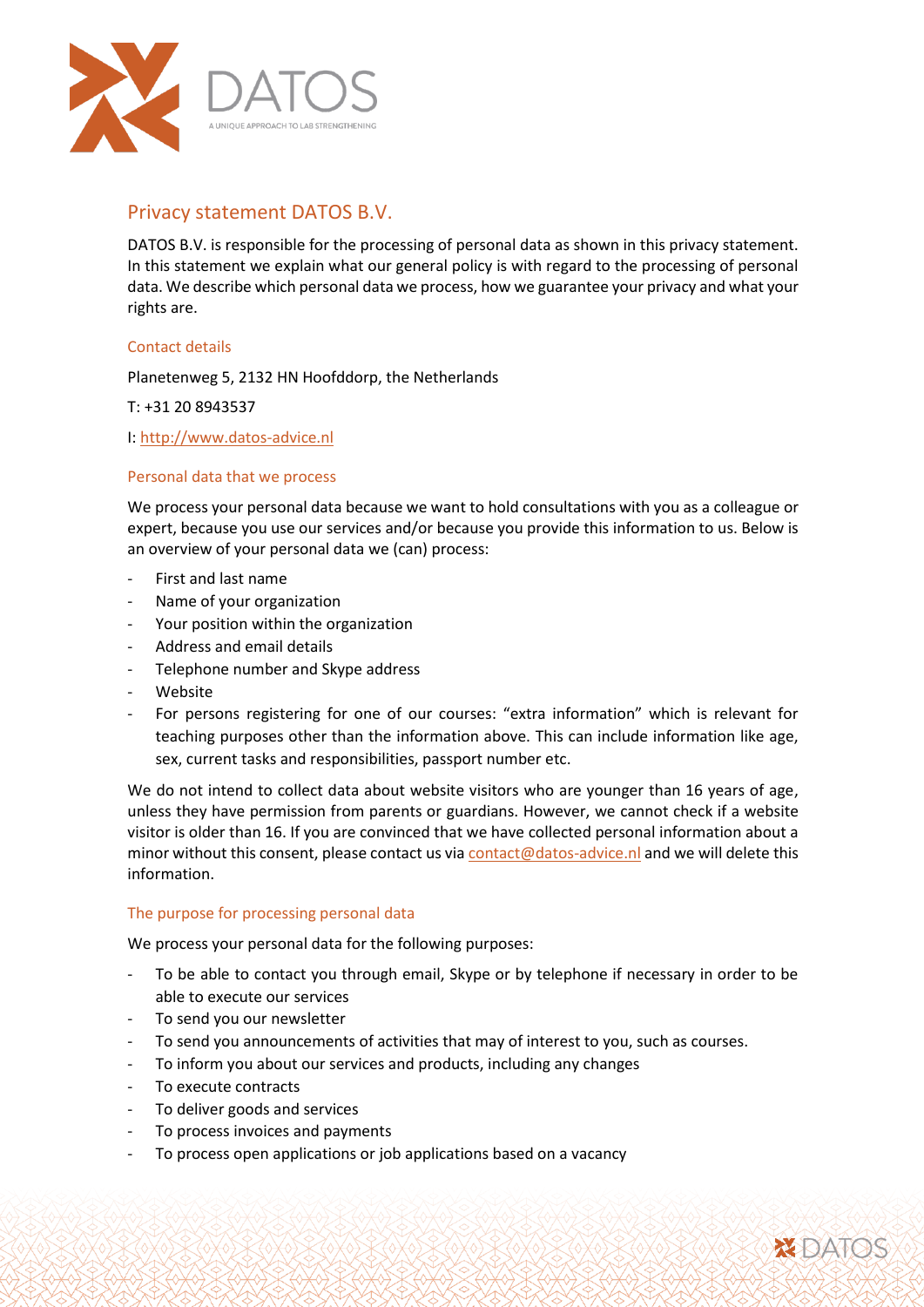#### Automated decision making

We do not make decisions about matters that can have (significant) consequences for persons based on automated processing. This concerns decisions taken by computer programs or systems, without involving a person (for example, a team member of DATOS B.V.).

#### How long we store personal data

We do not store your personal data for longer than strictly necessary to realize the purposes for which your data is collected. Your personal data will be kept as long as we do business with you or as long as you are our content contact person or the contact person at the organization where you work, and for as long as we are obliged to do so by law.

We do not store the extra information for course participants for more than 1 month after organizing the courses.

We do not save the CVs from job applicants for more than 1 month after a vacancy has been filled, unless we have permission from the applicant to save the CV as part of our CV database.

#### Sharing personal data with third parties

We do not sell your information to third parties.

We only share personal data with third parties if we think this may be of interest to you, for example to put you in touch with colleagues in the same field. When we do this, we will always ask you for permission in advance and / or copy you in on the email exchange.

We also share your information when there is a legal obligation to do so.

Cookies, or similar techniques, that we use

The website or DATOS B.V. does not use cookies.

#### How do we protect your data?

We protect your data to prevent it from being lost or falling into the wrong hands. Some of the measures we take are:

- we secure our website with a TLS certificate. This will encrypt confidential information, for example that is provided via a contact form, before sending;
- our software is up-to-date and we use a firewall;
- access to electronic systems is protected by a password and we do not grant access to third parties;
- only authorized staff members parties have access to your personal data;

We take the protection of your data seriously and take appropriate measures to prevent misuse, loss, unauthorized access, unwanted disclosure and unauthorized modification. If you have the impression that your data is not secure or there are indications of abuse, please contact us at [contact@datos-advice.nl](mailto:contact@datos-advice.nl) or fill in a complaint form (see below)

In the unlikely event of a data breach, it will be resolved as soon as possible, starting with the completion of a complaint form (<https://datos-advice.nl/suggestions%20for%20improvement.html>). If the data breach is detected by an employee, this form must be completed no later than 24 hours after the data breach has been determined and the processing thereof will receive the highest priority within the organization.

#### View, modify or delete data

You have the right to view, correct or delete your personal data. You also have the right to withdraw your consent to data processing or to object to the processing of your personal data by